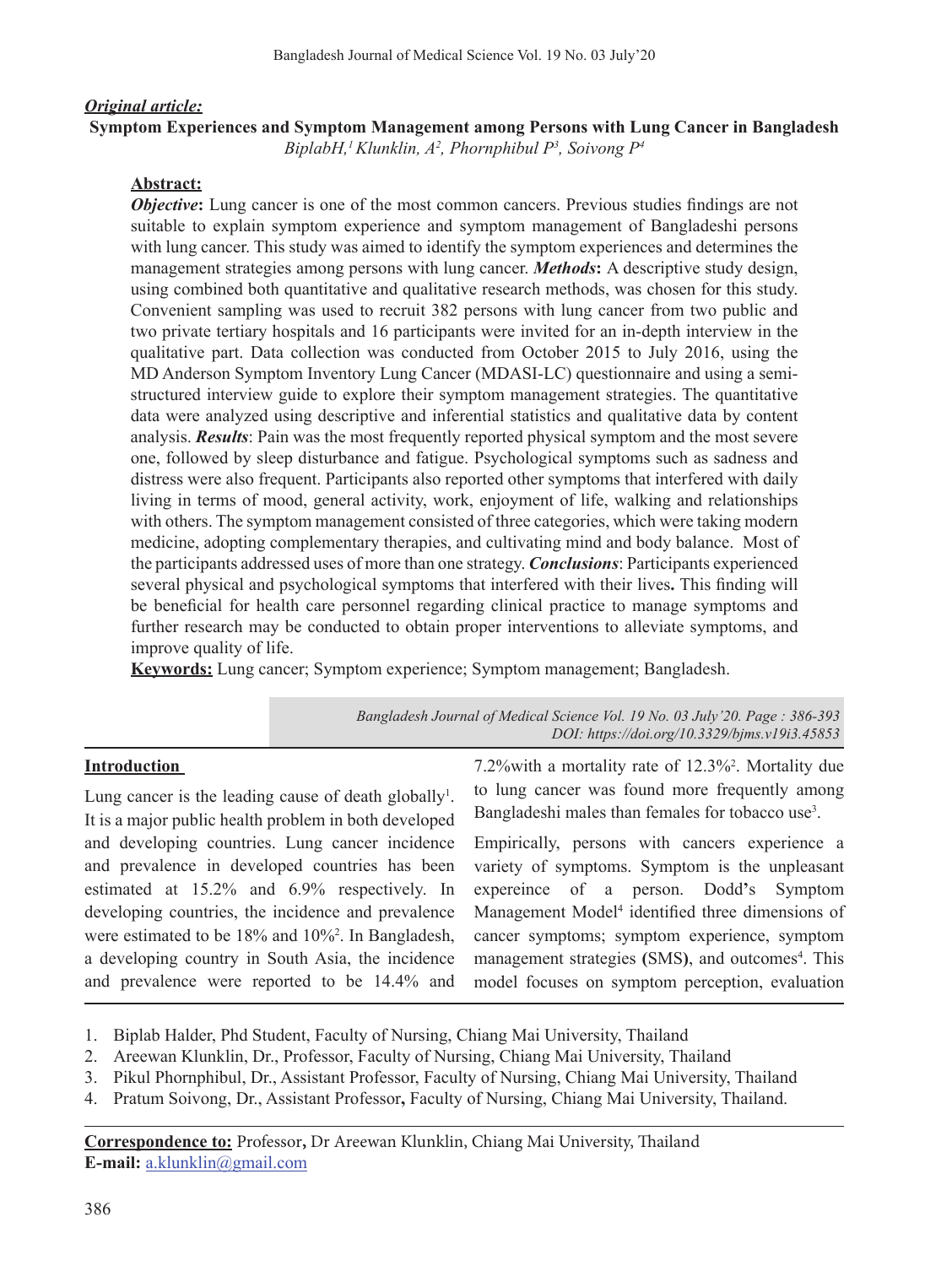and response including the nursing domains of person, health and environment which is directly related to nursing profession and help to reflect the complete picture of symptom experience. Symptom experience refers to the perception, severity, and response to a symptom<sup>5,6</sup>. Perception of symptom indicates the recognition or realization of a symptom as the occurrence of the symptom of an individual**.**  Severity of the symptom focuses on the individual**'**s judgment of a symptom**'**sintensity and response to the symptom describing the physiological, psychological and sociological changes of interferences as realized by the individual**.** In addition, SMS refers to the activities that are taken to prevent, reduce or delay the symptoms or their consequences**.** The outcomes refer to level of satisfaction of relief or reduction in the severity of symptom<sup>4</sup> **.** This study focuses on the symptom experience dimension because they are strongly associated with impaired functional ability, mood disturbances, and negative relationships, all of which lead to poor quality of life<sup>7,8</sup>.

In Bangladesh, participants' socio-economic status, medical facilities, local traditional cultural beliefs and practices, all differ from those in developed countries. There are very few studies that explore the strategies used by persons with lung cancer to manage their symptoms. Some studies from developed countries were found. However, the previous studies supported further endeavor as required with the existing support<sup>5</sup>. This study aimed to determine the symptom experiences that encompasses symptom perception, severity, and responsebased on modified Dodd's symptom management model and explore symptom management strategies among persons with lung cancer in Bangladesh.

### **Materials and methods**

A combine method of cross-sectional descriptive design was used. Persons with lung cancer were recruited by convenient sampling with the following inclusion criteria: aged 18 and above, any stage of lung cancer, receiving one or more type of conventional treatments, able to understand and communicate in Bengali language, willing to signon informed consent and to join in the study. Participants were excluded if they were suffering from any psychological disorder such as dementia, psychosis, neurosis, schizophrenia.

The sample size was estimated by using a proportional estimation formula for the number of the population. The latest cancer statistics, as reported by the NICRH in 2013, stated that the total number of individuals with lung cancer in Bangladesh was 1,647. The sample size was yielded 322. To account for a 20% possible attrition rate, the number of subjects was increased to 382. The 16 participants in the qualitative part are the persons that provides better response, active, and eagerness to consider their time freely. In case of agreement, participants were invited for an in-depth interview.

An informed consent process was carried out before signing the consent form**.** 

The data were collected frominpatient and out-patient departments of four teaching-based medical college (tertiary level) hospitals in Bangladesh October 2015 to July 2016 through interviewer-administered questionnaire and face to face interview through qualitative guide. The researcher and four trained research assistants were engaged to collect data. They conducted one to one direct interview with the selected participants.

**Data Analysis:** Descriptive statistics were used to analyze the data. The frequency, percentage, means, median and inter-quartile rank was used to describe symptom experiences including occurrence, severity, and interference. In this study, the researcher used median and interquartile-range, since the study data were not normally distributed (Table 2 and Table 3).The inferential statistic was conducted to find out relationship between top five symptom and age variation(Table 3). Qualitative data used content analysis. After the in-depth interview was conducted, the researcher transcribed it verbatim in Bengali language, using the digital recorder and filed notes. Then coding was done and the codes put in the right place in predetermined categories.

# **Research Instrument**

The authors obtained permission to use the research instruments from the instrument developer through email. The research instrument was a questionnaire with two parts: demographic data and the MD Anderson Symptom Inventory Lung Cancer (MDASI-LC) data. The MDASI**-**LC was translated into Bengali language using the back-translation method (Brislin, 1970).In this process, the researcher used three bilingual translators.The result showed that the translated version and original English version were congruent<sup>9</sup>.

Reliability of the MDASI-LC Bengali version was tested using the test-retest method with 20 conveniently picked up participants having similar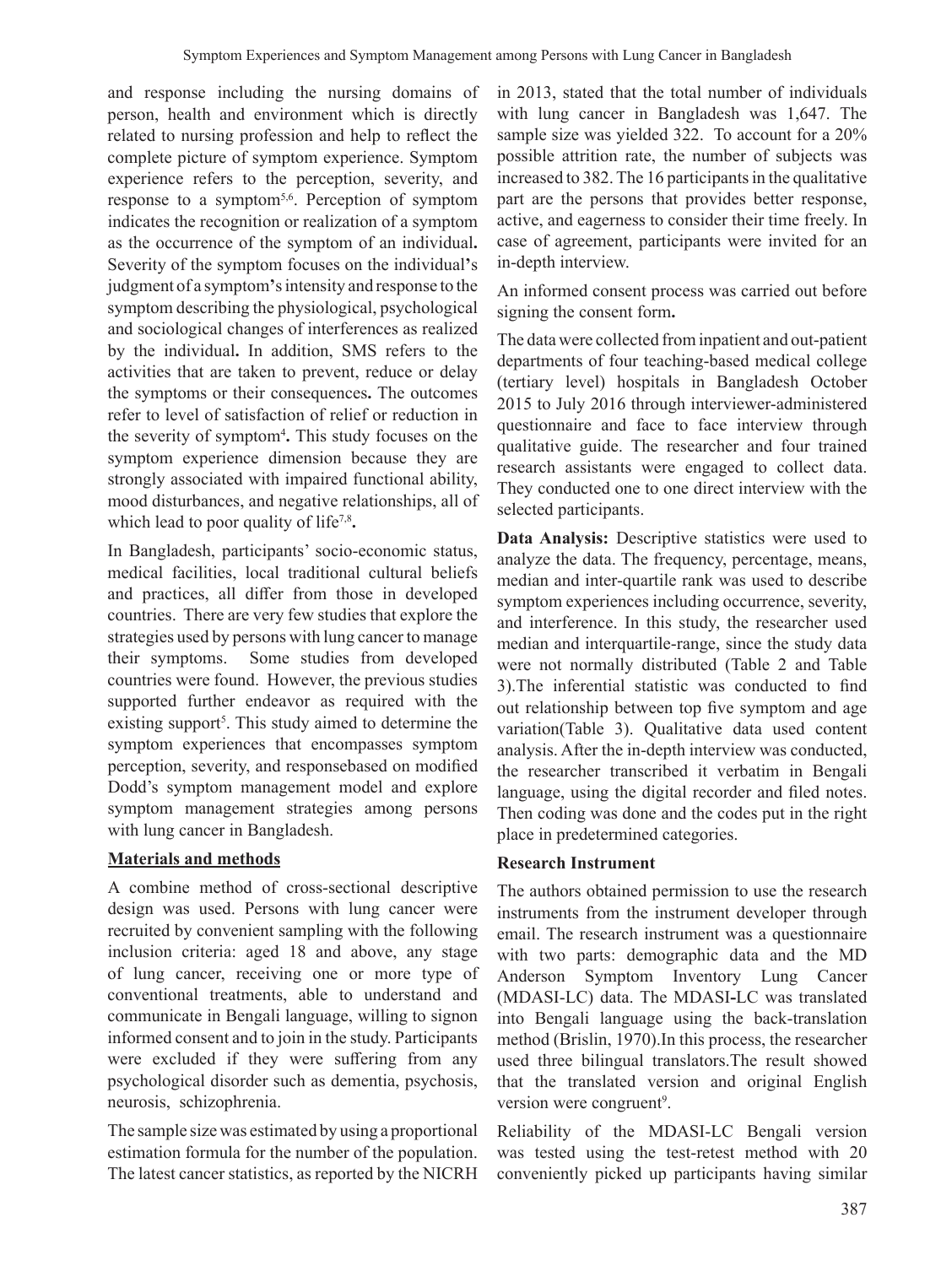inclusion criteria as the study participants. The correlation range was 0.74 to 0.99.The internal consistency, using Cronbach's alpha coefficient, was 0.90. For Determination by dimension, the good internal consistency of symptom severity items was 0.80, and the interference item was 0.82.

The qualitative data collection used a semi-structured interview and continued until data saturation.Aguide for open question interview was used in accordance with subcategories predetermined.

**Ethical clearance:** Ethical approval was obtained from the Research Ethics Review Committee of the Faculty of Nursing, Chiang Mai University (Ref: 116/2015, ID: 551255801, Study Code: EXP-091-2558), and from the four selected hospitals in Bangladesh.

### **Results**

The participants' mean age was  $48.2$  years (SD =10.8). The majority of them (88.5%) were under 60 years old. Most were males (86.9%), married (98.7%) and Muslim (81.4%). More than half (53.6) had an educational level below high school. More than half (51.0%) were employed. Most of them (86.1%) had monthly incomes within 20,000 BDT [Bangladesh Taka; 80 Taka = 1\$]. Over half  $(57.1\%)$  had stage II lung cancer. Most of them (97.6%) had been diagnosed in the last 12 months. Majority (85.3%) had no family history of cancer. More than half of them (64.4%) received chemotherapy.

**Symptom Experience**: Participants reported between 4–16 symptoms with a median score of severity between 2 and 7 (possible scores were 0 to 10). The first top-five symptom experiences were pain, which was the most frequently reported and severe symptom, followed by sleep disturbance, sadness, fatigue, and distress (Table 1). **Table 1.**  Symptoms Perception and Severity *(*n*=*382*)*

|                     | Occurrence         | <b>Severity</b> |            |  |
|---------------------|--------------------|-----------------|------------|--|
| <b>Symptoms</b>     | $\mathbf n$<br>(%) | <b>Median</b>   | <b>IQR</b> |  |
| Pain                | 366 (95.8)         | 7.0             | 4.0        |  |
| Sleep disturbance   | 363 (95.0)         | 6.0             | 4.0        |  |
| Sadness             | 330 (86.4)         | 6.0             | 5.0        |  |
| Fatigue             | 353 (92.4)         | 5.0             | 4.0        |  |
| <b>Distress</b>     | 354 (92.7)         | 5.0             | 4.0        |  |
| <b>Drowsiness</b>   | 346 (90.6)         | 5.0             | 4.0        |  |
| Nausea              | 340 (89.0)         | 5.0             | 4.0        |  |
| Shortness of breath | 361 (94.5)         | 4.0             | 4.0        |  |

|                                                                        | Occurrence         |        | <b>Severity</b> |  |
|------------------------------------------------------------------------|--------------------|--------|-----------------|--|
| <b>Symptoms</b>                                                        | $\mathbf n$<br>(%) | Median | <b>IOR</b>      |  |
| Lack of appetite                                                       | 361 (94.5)         | 4.0    | 3.0             |  |
| Cough                                                                  | 347 (90.8)         | 4.0    | 4.0             |  |
| Dry mouth                                                              | 347 (90.8)         | 4.0    | 4.0             |  |
| Constipation                                                           | 340 (89.0)         | 4.0    | 4.0             |  |
| Vomiting                                                               | 322 (84.3)         | 4.0    | 4.0             |  |
| Numbness / tingling                                                    | 282 (73.8)         | 4.0    | 5.0             |  |
| Sore throat                                                            | 285 (74.6)         | 3.0    | 4.0             |  |
| Memory problems<br>(difficulties in<br>or less ability to<br>remember) | 111<br>(29.1)      | 2.0    | 1.0             |  |

**\* Note.** None of the participants experienced all of the symptoms. IQR = Inter-quartile range.

For symptom interference, the median severity of interference was rated between 2 and 4 (possible scores were 0 to10). The majority of participants reported mood as the most disturbing symptom, followed by general activity, working, enjoyment of life, walking, and relationships with others (Table 2). **Table 2.**Severity of Symptom Interference in life (n*=*382*)*

| Interference of              | Occurrence     | <b>Severity of Interference</b> |            |
|------------------------------|----------------|---------------------------------|------------|
| symptom                      | $n(^{0}/_{0})$ | Median                          | <b>IQR</b> |
| Mood                         | 336 (88.0)     | 4.0                             | 3.0        |
| General activity             | 322 (84.3)     | 4.0                             | 4.0        |
| Working                      | 321 (84.0)     | 4.0                             | 4.0        |
| Enjoyment of life            | 294 (77.0)     | 4.0                             | 5.0        |
| Walking                      | 327 (85.6)     | 3.0                             | 4.0        |
| Relationships with<br>others | 185 (48.4)     | 2.0                             | 2.0        |

\*Note. None of the participants experienced all of the symptoms. IQR = Inter-quartile range

Correlation between the Top-Five Symptom Experiences and Age.

Most of the symptoms were strongly correlated with each other and few of them were at age. Namely the pain was significantly associated with sleep disturbance, followed by sadness, fatigue, and distress ( $p = 0.243$ ,  $= 0.268$ ,  $= 0.347$  and  $= 0.175$ ). Similarly, the sadness was correlated with sleep disturbance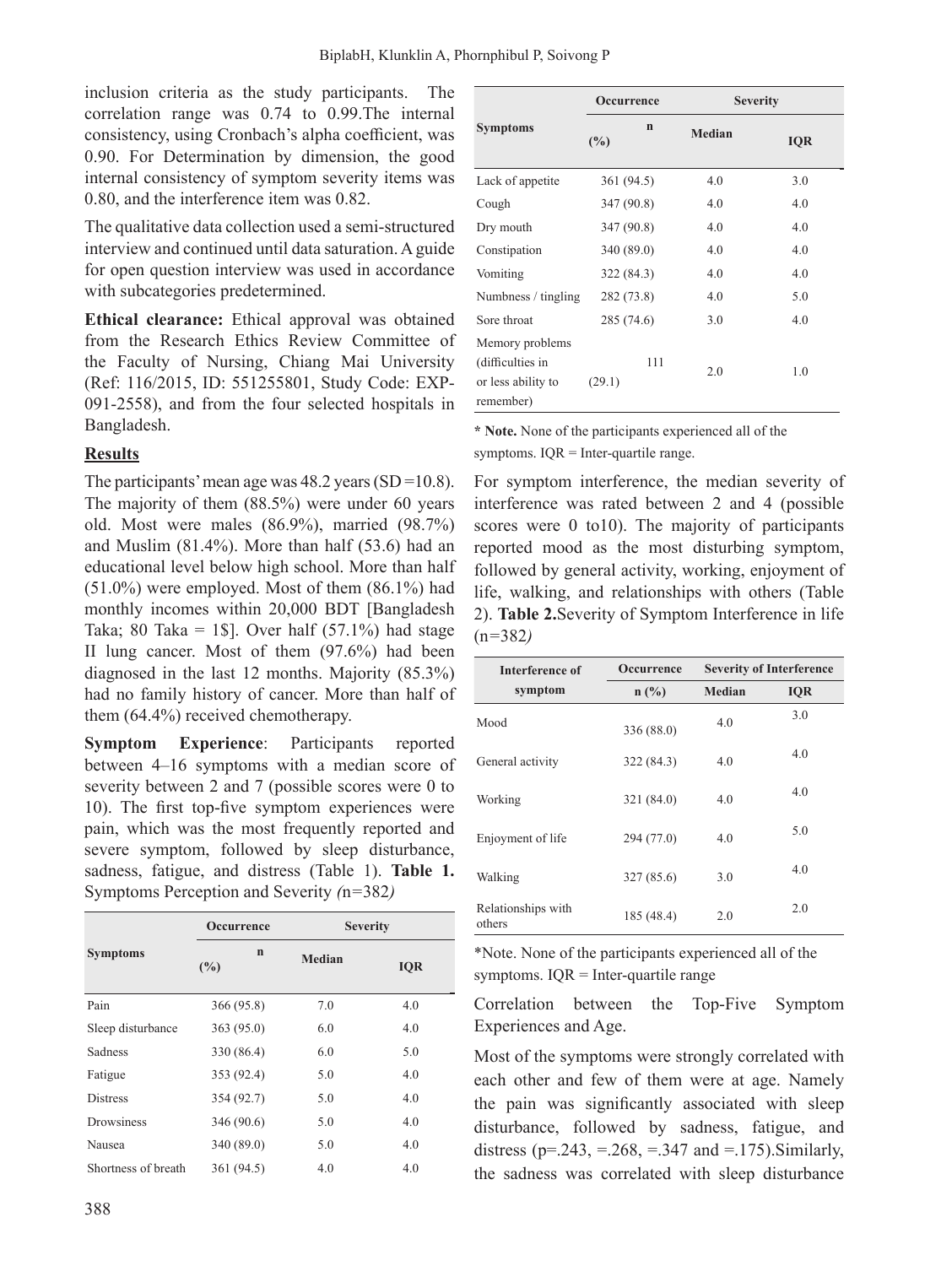followed by fatigue, and distress  $(p=0.210, -0.326,$ and .537).In addition, the sadness was correlated with fatigue, followed by distress, and age diagnosis  $(p=.187, = .146, = .137$  and = 181). Furthermore, the fatigue was correlated with distress followed by stage since diagnosis( $p=.334$  and  $=.204$ ) (Table 3).

Table 3.Relationship between the Top-Five Symptom Experiences and Age (n=382)

|    | <b>Variables</b> | 1        | $\overline{2}$ | 3        | $\overline{\mathbf{4}}$ | 5       |
|----|------------------|----------|----------------|----------|-------------------------|---------|
| 1. | Pain             |          |                |          |                         |         |
| 2. | Sleep            | $.243**$ |                |          |                         |         |
|    | disturbance      |          |                |          |                         |         |
| 3. | Sadness          | $.268**$ | $.210**$       |          |                         |         |
| 4. | Fatigue          | $.347**$ | $.326**$       | $.187**$ |                         |         |
|    | 5. Distress      | $.175**$ | $.537**$       | $.146**$ | $.334**$                |         |
|    | 6. Age           | $-.033$  | .073           | $.137**$ | .013                    | $-.027$ |

\*\*. Correlation is significant at the 0.01 level (2-tailed)

**Symptom management strategies**: We classified symptom management strategies under three categories, which were 1) taking modern medicine, 2)adopting complementary therapies, and 3) cultivating mind and body balanch (Table 4).

Table 4. *Categories and Sub Categories of Symptom Management Strategies (n=16)*

| Category                  |                                      | Subcategory                                                       |  |  |
|---------------------------|--------------------------------------|-------------------------------------------------------------------|--|--|
| 1. Taking modern medicine | 1.1 Relieving physical symptoms      |                                                                   |  |  |
|                           | 1.2 Relieving psychological symptoms |                                                                   |  |  |
| 2. Adopting complementary |                                      | 2.1 Minimizing unpleasant symptoms                                |  |  |
| therapy                   |                                      | 1.2 Preventing anticipated symptoms                               |  |  |
|                           | 1.1                                  | Calming anxious mind                                              |  |  |
|                           |                                      | 3. Cultivating mind and body 1.2 Distracting stressful conditions |  |  |
|                           | 1.3                                  | Receiving support from                                            |  |  |
|                           |                                      | significant others                                                |  |  |

Most of the participants addressed uses of more than one strategy.

**Category 1: Taking modern medicine.** This category was classified into two subcategories including relieving physical symptoms, relieving psychological symptoms.

**Subcategory1.1Relieving physical symptoms**: The participants described that they used pain killer for pain symptom, cough suppressants for cough, antiemetic for nausea vomiting, and vitamins tablet with liquid glycerin for sore throat symptom management. For example

*"I was receiving injection for pain from hospital and felt better."* (P-8)

**Subcategory 1.2 Relieving psychological symptoms**: The participants took medicine to reduce sleeping disturbance and depression or sadness, distress and pain symptoms. For example

*"To get relief doctor gave me anti-depressant tablet. I take every night"* (P 2)

**Category 2: Adopting complementary therapy:**  This category included two subcategories minimizing unpleasant symptom and preventing anticipated symptoms.

**Subcategory 2.1: Minimizing unpleasant symptom.** The participants used black cumin, massage, and homeopathy for pain; basil leaves (tulsi)honey, for cough; sleeping oil for sleep disturbance; lemon juice and sariboddhi salsa for lack of appetite. These were added-on to minimize the specific unpleasant symptoms rather than the main disease treatments. For example

*"I ate black cumin …whenever I need; to follow our religious leader's suggestion for minimizing pain. It was best effective."*(P-13)

**Sub Category 2.2: Preventing anticipated symptom.** The participant preventing anticipated symptom by drinking lemon juice or lemon pieces chewing for nausea vomiting; eating fresh fruits and vegetables for weakness and fatigue; ginger piece in mouth or drinking ginger tea for coughing. These behavioral approaches of preventing anticipated symptom management were developed based on their knowledge of cultural or traditional practices. For example

*"I had extreme nausea and vomiting after radiotherapy… I had chewed lemon piece with a few salt at any time …to increase appetite and taste of food"*(P-9)

**Category 3: Cultivating mind and body balance.** This category was classified into three subcategories as follows:

**Subcategory 3.1: Calming anxious mind.** Most of the participants perform calming anxious mind activities comprise of meditation, chanting, pray and surrender to God, listening to religious scriptures, and reading religious scriptures. They thought these practices led them to be calm in mind and keep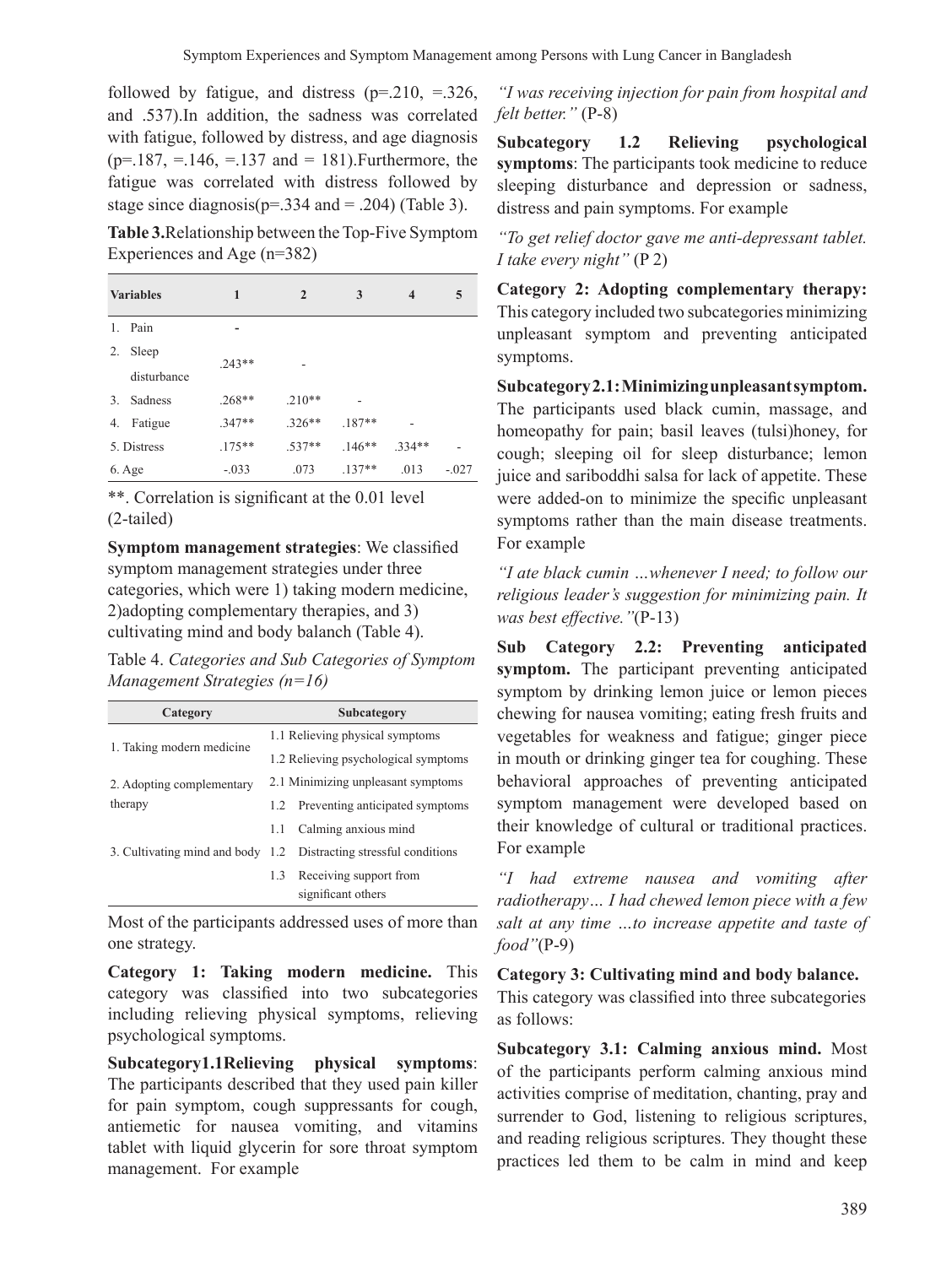inner quiet. The participants manage their symptom of pain, distress, anxiety, sleep disturbance and depression with the activity of calming anxious mind. For example

*"…I tried to practice meditation... took a deep breath in, and out, closed eyes, and went on with the imagination. It was helpful to be calm, quiet and realized eternal peace to get good sleep"*(P-1)

**Subcategory 3.2: Distracting stressful conditions**. Participants expressed that they applied distracting stressful conditions, including listening to music and watching television (TV) in order to forget or keep away from suffering of discomfort and symptom, and decrease distress and sleep disturbance. For example

*"…I used to listen religious song such as Gajol and surrender up on God. I felt calmness and cheers as well as blow away the anxiety"*(P-6)

**Subcategory 3.3: Receiving supports from significant others.** Living with lung cancer leads to feel sadness, anxiety, anger, and hopelessness in both patients and family members. Receiving support from significant others such as spouse and religious leaders helped them to manage with their disease and cope with sufferings. Participants expressed that they received mental support from spouse, traditional healer, and religious leader or Imam.

# **Discussion:**

Symptom experience included three dimensions: perception of symptom, severity of the symptom, and response to the symptom, which is indicated by symptom occurrence, severity, and interference as realized by persons with lung cancer. In this study, based on severity the participants perceived five major symptoms namely: pain, sleep disturbance, sadness, fatigue and distress. These symptoms were reported to affect their mood, general activity, work, enjoyment of life, walking and relationships with other persons. Some possible explanations are given.

*Symptom Experience*:*Pain.* the participants evaluated their pain symptom experiences as of high frequency and severity (96%, median 7.0). Previous study supported pain experiences trigger from disease pathophysiology and treatment regimen<sup>5,10,11</sup>. The disease pathophysiology describes that the invasion of cancerous growth into soft tissue, nerves or bone, either at the primary site or metastatic focus leads to pain<sup>25</sup>. In addition, the treatment regimen such as chemotherapy cause peripheral neuropathy through inflammatory mechanism<sup>5</sup>; radiotherapy cause brachial plexopathy<sup>15</sup>; and surgery cause nerve damage<sup>11</sup>. Similarly, participants of this study received all types of treatment, nearly two thirds (64.4%) received chemotherapy; radiotherapy (18.8%); combination of chemotherapy and radiotherapy (12.8%), and surgery (3.93%), thus all activate pain.

*Sleep disturbance.* Sleep disturbance was found to have the second highest degree of frequency and severity (95%, median 6.0).Lou and associates braced that chemotherapy causes excessive nausea and vomiting, and lung cancer pathology causes waking them up from sleep resulting in sleep disturbance. In the present study, more than half of the participants were receiving chemotherapy and reported symptoms such as dyspnea, coughing, nausea, and vomiting. These explicably led to sleep disturbance<sup>12</sup>.

*Sadness:* Sadness is the third-top symptom (86.4%, median-6.0).The large burden of symptoms increases distress when they are diagnosed with lung cancer; they feel shame, social stigma, and anxiety. They do not want to make contact with people in the community. Moreover, they do not want to talk with people via telephone<sup>13</sup>as a result of their sadness. Simialr to this, the present study participants experienced a higher degree of frequency and severity of pain, sleep disturbance, fatigue and distress. These symptoms are intensify the development of sadness for them.

*Fatigue:* Fatigue is the fourth top symptom (92.4%, median-5.0).Previous study explained that the large tumor growth cause disruption in basal ganglia and frontal lobe function, hypothalamic–pituitary– adrenal axis dysfunction, and enhanced proinflammatory cytokine release affecting neuronal metabolism14. In addition, peripheral impaired muscle contraction, nerve conduction, and other neuromuscular abnormalities are responsible for influencing fatigue or cancer related fatigue (CRF)<sup>15</sup>. Likewise, previous study supported that the symptom burden exacerbates fatigue, which could be explained by the pain interfering with sleep patterns. The sleep disturbance elevates distress and stimulates fatigue<sup>16</sup>. In addition, the fatigue causes clusters of symptom that stimulate pain, and pain elevates depression.

*Distress*: The findings revealed that distress is one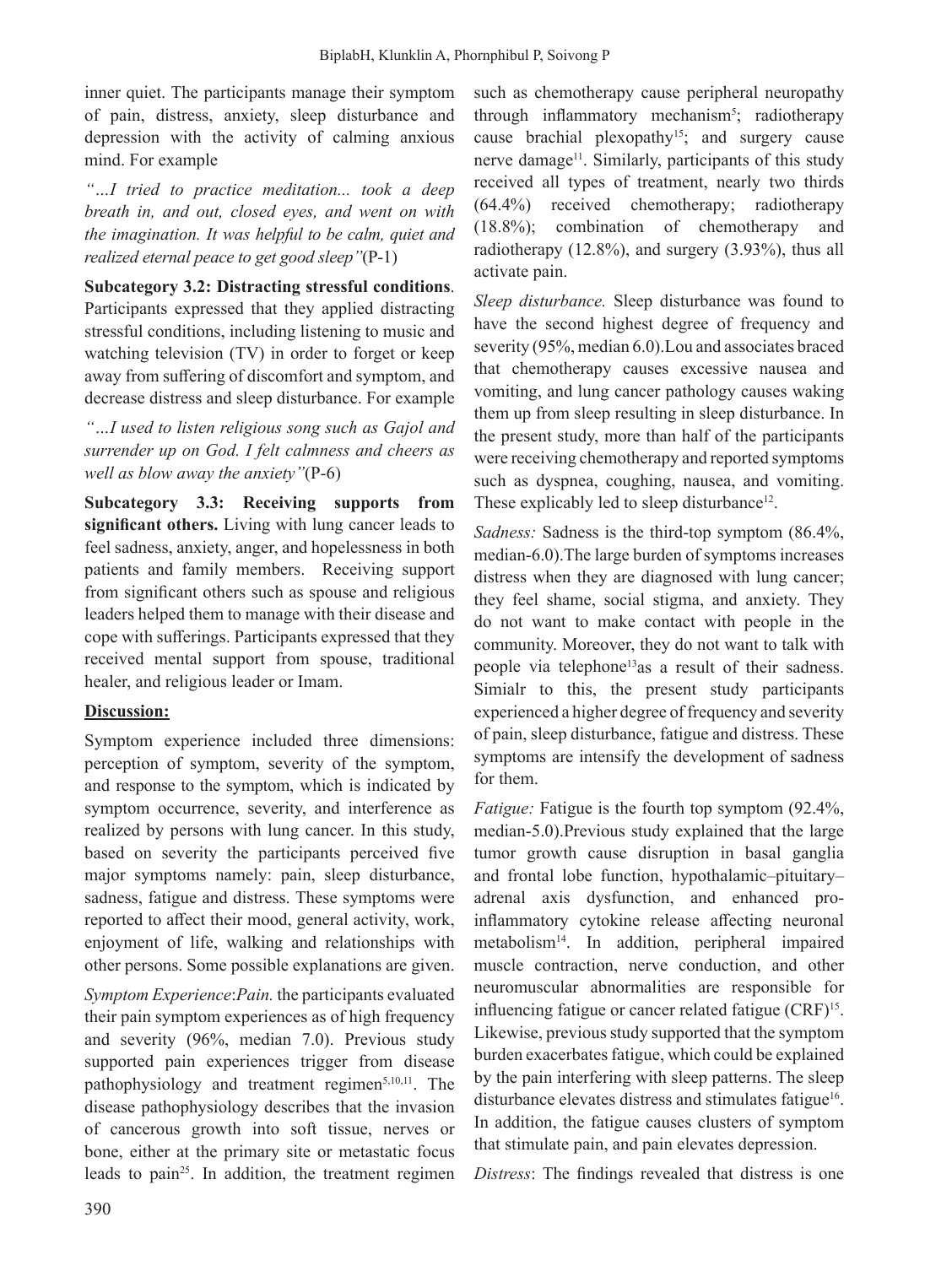of the top-five symptoms (Table 2). It might be that participants had negative perceptions after suffering a long time with the disease and during its progression. These burdened them and thus led to becoming distressed. Furthermore, unemployment status of the participants' may have contributed to depression, which leads distress $17$ .

*Symptom interference:* Participants experienced frequent and severe physical and psychological interference, expressed as change in mood, general activity, work, enjoyment of life, walking and relationship with others*.*Pain resultsin limited physical function. Chemo-radiotherapy side effects such as anemia and lack of appetite may cause weakness and loss of eagerness to do any work, including personal or general activity and walking<sup>10</sup>. This present study finding was slightly higher than a similar Korean study18. This might be because the present study's participants were receiving chemotherapy, radiotherapy, and combined chemo-radiotherapy, whereas the Korean study's patients were receiving only chemotherapy.

*Correlation between the Top*-*Five Symptom Experiences and Age*: The symptoms were meaningfully correlated each other. Symptoms influence each other and make cluster of symptoms. Previous study supported that pain influence other symptom $19$ . This could be explained that the pain stimulus increases the ventilatory drive and in turn increase the sense of dyspnea<sup>20</sup>. Similarly, shortness of breathing, coughing and chest tightness causes sleep disturbance. These symptoms because waking from sleep and interruption of sleep as a result sleep disturbance<sup>12</sup>.

In addition, the sleep disturbance elevates distress as well as stimulating fatigue<sup>16</sup>. More, the fatigue causes clusters of symptoms that stimulate pain, and pain elevates depression. Lastly the depression impaired sleep patterns as well as causing sleep disturbance or insomnia21. Furthermore, a later study supported that lung cancer patients' distress symptom influence on pain experience which was made cluster of symptoms such as pain, fatigue, disturb sleep and distress which influenced each other<sup>16</sup>. In regarding age, previous study revealed that the younger patients experience more symptom than older aged. This might be explained that the younger people have less patience than the older. The younger are more sensible to tolerate symptom than older<sup>22</sup>.

*Symptom management strategies:* Researcher classified the symptom management strategies used among persons with lung cancer in Bangladesh in to three main themes taking prescribed medications, adopting complementary therapy, and cultivating mind body. The finding highlighted that the participant addressed uses of more than one strategy.The participant used symptom management strategies for reducing unpleasant symptom by taking modern medicine for reliving physical and psychological symptom such as pain, sleeping disturbance and depression or sadness. They adopting complementary therapy for minimizing unpleasant symptom and preventing anticipated symptom of post-chemotherapy based on their knowledge of cultural or traditional practices.It was consistent with explanation of cancer in reference to Greco-Arabic literature that used the local herbs to relieve pain<sup>23</sup>. They used black cumin, massage, and homeopathy for pain; basil leaves (tulsi)honey, for cough; sleeping oil for sleep disturbance; lemon juice and sariboddhi salsa for lack of appetite or lemon pieces to chew for nausea vomiting; eating fresh fruits and vegetables for weakness and fatigue; ginger piece in mouth or drinking ginger tea for coughing. The participant cultivating mind and body balance. The participants manage their symptom of pain, distress, anxiety, sleep disturbance and depression with the activity of calming anxious mind. They applied distracting stressful conditions, including listening to music and watching television (TV)in order to forget or keep away from suffering of discomfort and symptom, and decrease distress and sleep disturbance. Receiving support from significant others such as spouse and religious leaders helped them to manage with their disease and cope with sufferings. Participants expressed that they received mental support from spouse, traditional healer, and religious leader or Imam.

This study is different and significant from other previous studies as the participants described their ways and preparation of uses of strategies. This was not found in published previous studies $5,24,6$ . This could be helpful and a guide for the next users of these strategies for managing the symptoms with non-pharmacological strategies as being safe and not harmful.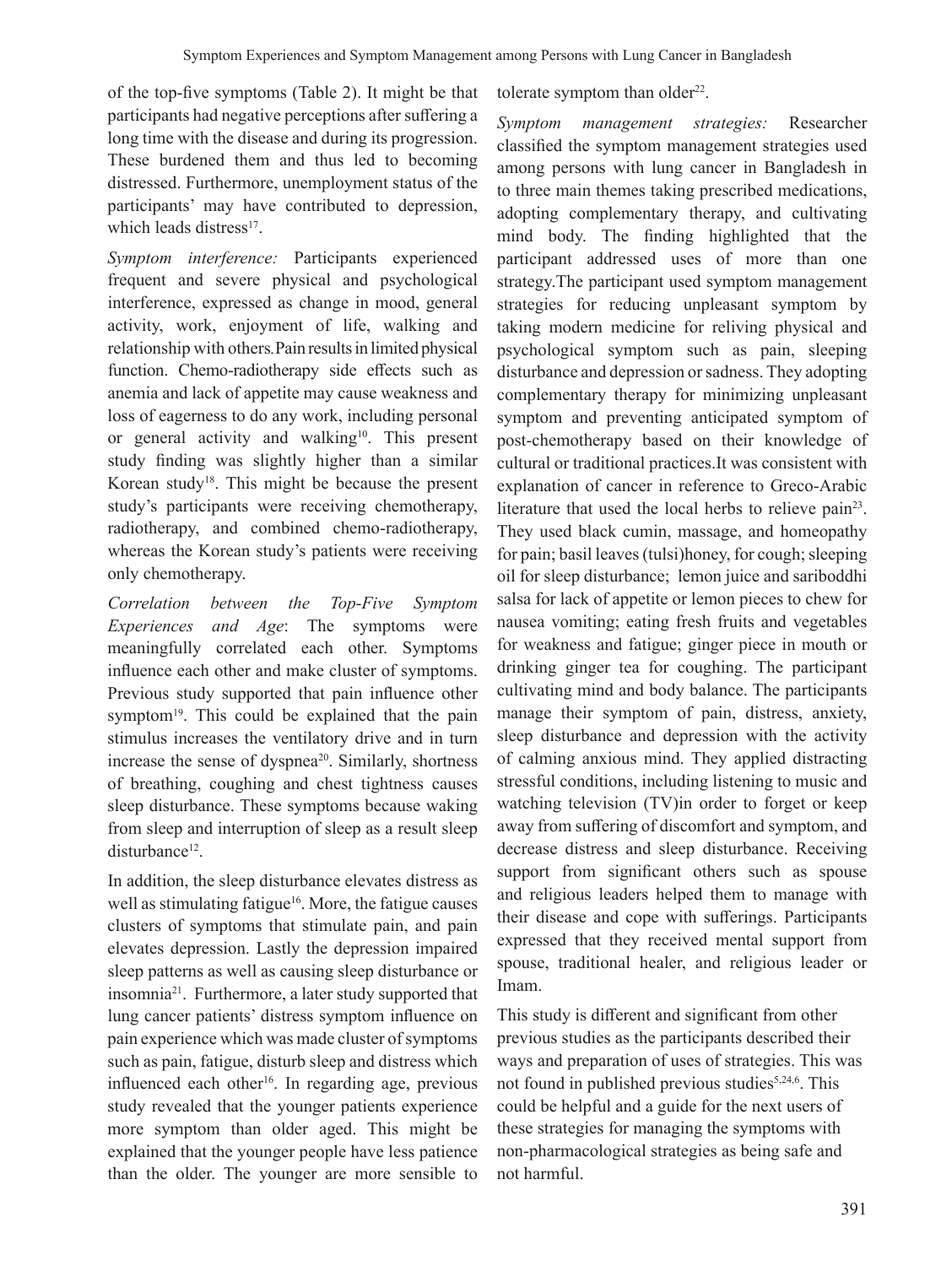The limitations of this study were convenient sampling, and not including all stages of lung cancer equally. Moreover, symptom management, and outcome dimension of symptom management model may limit the generalizability of the results.

### **Conclusion**

In this study, the symptoms with the highest frequency and severity were pain, sleep disturbance, fatigue, distress, and sadness. These symptoms greatly interfered with their entire lives-mostly with mood, general activity, work, enjoyment of life, walking, and relationship with others. This finding will be beneficial for health care personnel regarding clinical practice to manage symptoms and improve quality of life**.** Thus, effective symptom and interference management would enhance the betterment of quality of life.

#### **Authors's contribution:**

Data gathering and idea owner of this study: Biplab Halder,AK,PP,PS.

Study design: BH, AK,PP,PS.

Data gathering: BH

Writing and submitting manuscript: BH,AK

Editing and approval of final draft: BH, AK,PP,PS.

**Source of Funding:**The Directorate of Nursing Servicesunder Ministry of Health and Family Welfare of Bangladesh.

#### **References:**

- 1. Siegel RL, Miller KD, Jemal A. Cancer Statistics. CA: *a cancer journal for clinicians*. 2017**; 67**:7–30. https**://**doi**.** org**/**10**.**3322**/**caac**.**2138.
- 2. International Agency for Research on Cancer (IARC). Estimated Cancer Incidence, Prevalence and Mortality Worldwide [Internet]. 2018 [cited 2018 March 30]. Available from:http://globocan.iarc.fr/Pages/fact\_ sheets population.aspx.
- 3. Hussain SM. Comprehensive update on cancer scenario of Bangladesh. *South Asian journal of cancer*. 2013; **2**(4):279. https://doi.org.ncbi.nlm.nih.gov/pmc/articles/ PMC3889062/
- 4. Dodd M, Janson S, Facione N, Faucett J, Froelicher ES, Humphreys J, et al. Advancing the science of symptom management. *Journal of Advanced Nursing.* 2001; **33**(5): 668-676. https**://**doi**.**org**/**10**.**1046**/**j**.**13652648**.**2001**.**  01697**.**x